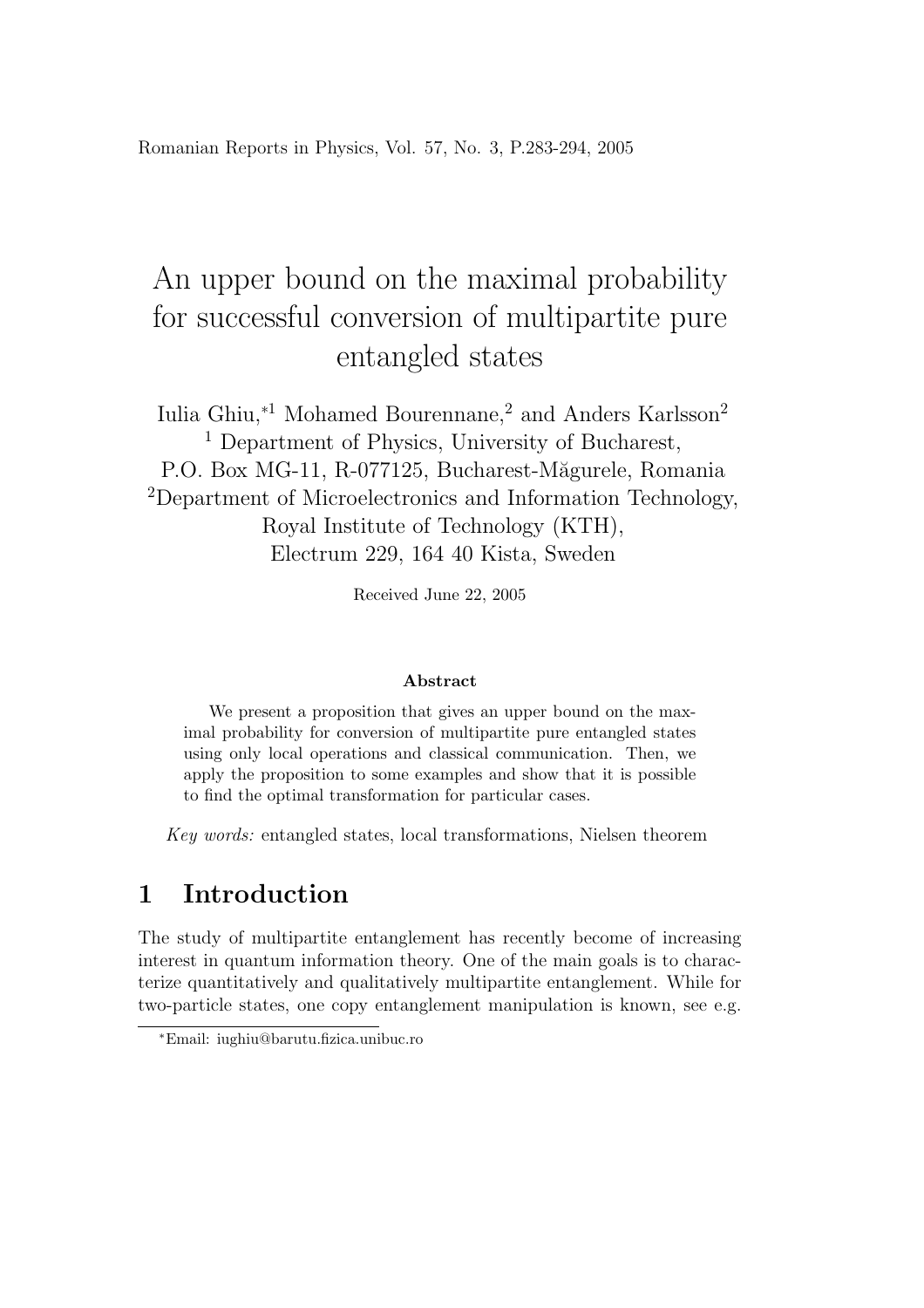Refs. $[1, 2]$ , for multiparticle entanglement there still remain open questions concerning both classification as well as optimal local manipulations.

Nielsen has found the necessary and sufficient condition for conversion of bipartite pure state, when only local operations and classical communication (LOCC) are allowed [2]. A more general treatment of local manipulations of bipartite pure states was subsequently given by Vidal [3]. It has been shown that there are two classes of pure tripartite entangled states: the GHZ-class (states of the form  $|GHZ\rangle = 1/\sqrt{2}(|000\rangle + |111\rangle)$ ) and the W-class (states of the form  $1/\sqrt{3}(|100\rangle + |010\rangle + |001\rangle)$ , which are non-interchangeable under stochastic LOCC  $[4]$ . Dür has investigated the entanglement properties of N-partite states when tracing out any  $N-2$  particles and he has shown that there exist states where all particles are entangled with all particles [5]. In the last years, interesting problems related to entanglement-assisted transformations and multiple-copy entanglement transformations have been analyzed [6, 7, 8].

In this work we study the optimal conversion of a multipartite state into another one. This paper is organized as follows: We start by reviewing the local manipulation protocols of bipartite entangled states, and also the concept of bipartite splitting of N parties [9]. Then, using the existence of a Schmidt decomposition of a bipartite system [10], we find an upper bound on the maximal probability for conversion between the two states.

Since for the case when the number of particles  $N \geq 3$ , we know only the optimal manipulation between two tripartite states of the GHZ-type, namely the optimal distillation of a GHZ-state [11], we apply our result on an example studied in Ref. [11], and show that we recover the same maximal probability using a simpler method. Then, we prove that for particular situations we can compute the maximal probability of success for conversion between two states by employing the proposition.

# 2 Local manipulation of bipartite entangled states

Let us start reviewing Nielsen's theorem given in Ref.[2]. Consider two pure bipartite states  $|\psi^1\rangle$  and  $|\psi^2\rangle$  shared by the usual parties, Alice and Bob.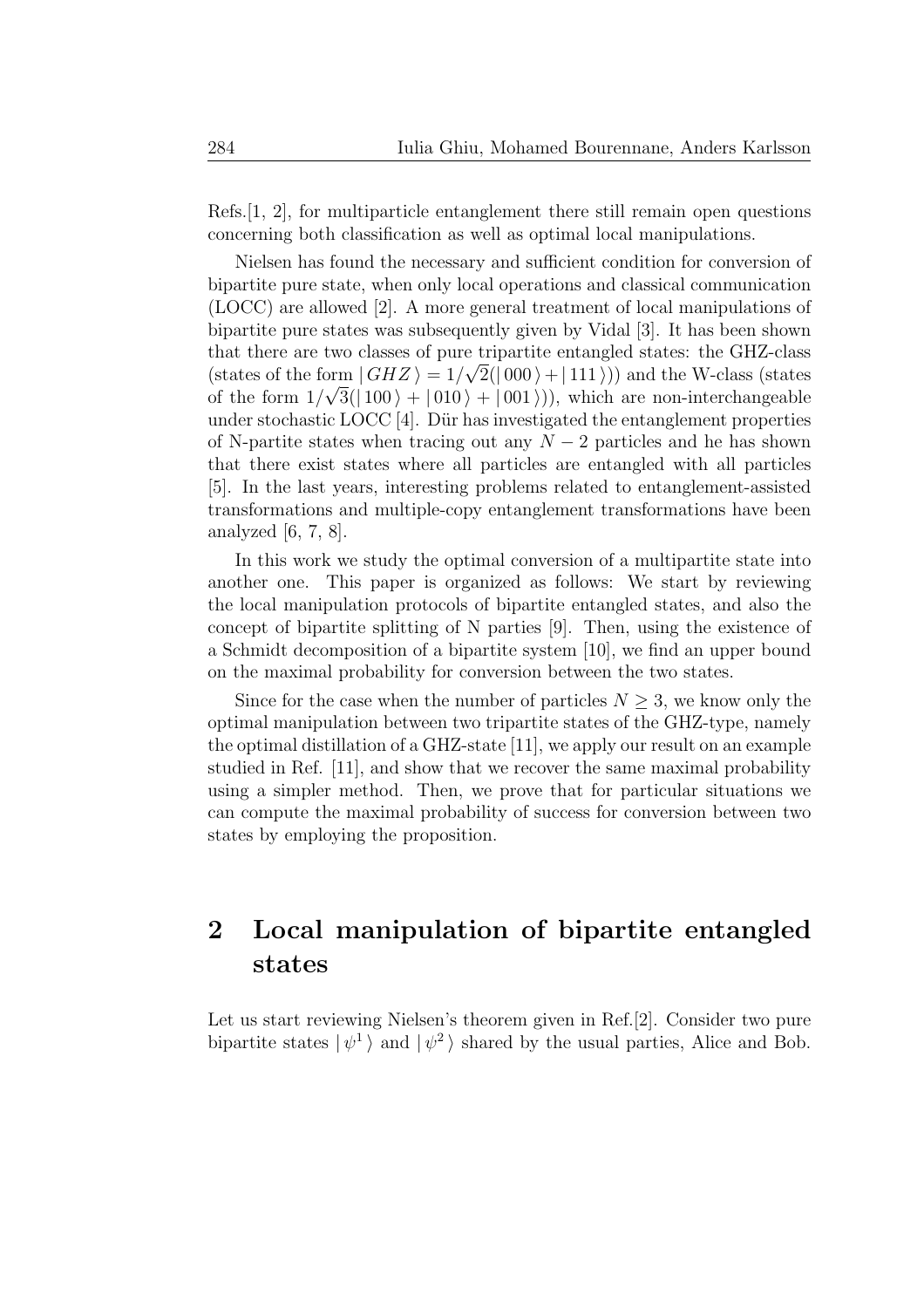The Schmidt decompositions of the two states are:

$$
|\psi^{(m)}\rangle = \sum_{i=1}^{n} \sqrt{\alpha_i^{(m)}} |i_A^{(m)} i_B^{(m)}\rangle, \qquad (2.1)
$$

where  $\alpha_i^{(m)} \geq \alpha_{i+1}^{(m)} \geq 0$ ,  $\sum_{i=1}^n \alpha_i^{(m)} = 1$ , and  $m = 1, 2$ . Without loss of generality, the state spaces of the two particles are supposed to have the same dimension, *n*.

It has been shown that a necessary and sufficient condition for the local conversion with probability one of the state  $|\psi^{(1)}\rangle$  into the state  $|\psi^{(2)}\rangle$ is that the vector  $\vec{\alpha}^{(1)} = (\alpha_1^{(1)})$  $\alpha_1^{(1)}, \ldots, \alpha_n^{(1)}$  is majorized by the vector  $\vec{\alpha}^{(2)} =$  $(\alpha_1^{(2)}$  $\alpha_n^{(2)}$ , ...,  $\alpha_n^{(2)}$ ):

$$
\sum_{i=1}^{k} \alpha_i^{(1)} \le \sum_{i=1}^{k} \alpha_i^{(2)}, \quad k = 1, ..., n. \tag{2.2}
$$

Vidal has shown that the maximal probability for conversion of  $|\psi^{(1)}\rangle$ into  $|\psi^{(2)}\rangle$ ,  $P(|\psi^{(1)}\rangle \rightarrow |\psi^{(2)}\rangle)$  by LOCC is [3]:

$$
P(|\psi^{(1)}\rangle \to |\psi^{(2)}\rangle) = \min_{l \in [1,n]} \frac{E_l(\psi^{(1)})}{E_l(\psi^{(2)})},\tag{2.3}
$$

where  $E_l$  are entanglement monotones defined by:  $E_l(|\psi^{(i)}\rangle) = \sum_{k=l}^n \alpha_k^{(i)}$  $\binom{v}{k}$ which are quantities which do not increase under LOCC, on average.

### 3 Multipartite entangled states

Let us now introduce the concept of bipartite splitting: consider N observers who share N particles. A partition of the N particles into two groups is called a bipartite splitting if the observers who have the particles in the same group can act jointly on them.

Proposition:

Let  $|\Phi\rangle$  and  $|\Psi\rangle$  be two N-particle pure states shared by N observers  $\mathcal{A}_1, \ \mathcal{A}_2,..., \ \mathcal{A}_N$ . The state space is  $\mathcal{H}=\mathcal{C}^{d_1}\otimes \mathcal{C}^{d_2}\otimes...\otimes \mathcal{C}^{d_N}$ . We denote by  $|\chi \rangle_{i_1,i_2,...,i_m}$  a m-particle state which belongs to the observers  $\mathcal{A}_{i_1},...,\mathcal{A}_{i_m}$ , who can act jointly on this state. Then the maximal probability  $P(|\Phi\rangle \rightarrow |\Psi\rangle)$ to convert  $|\Phi\rangle$  into  $|\Psi\rangle$  by local operations and classical communication (LOCC) satisfies :

$$
P(|\Phi\rangle \to |\Psi\rangle) \le \min\{P(|\Phi_{\Pi(1),\dots,\Pi(m)}^{bipartite}\rangle \to |\Psi_{\Pi(1),\dots,\Pi(m)}^{bipartite}\rangle)\},\tag{3.4}
$$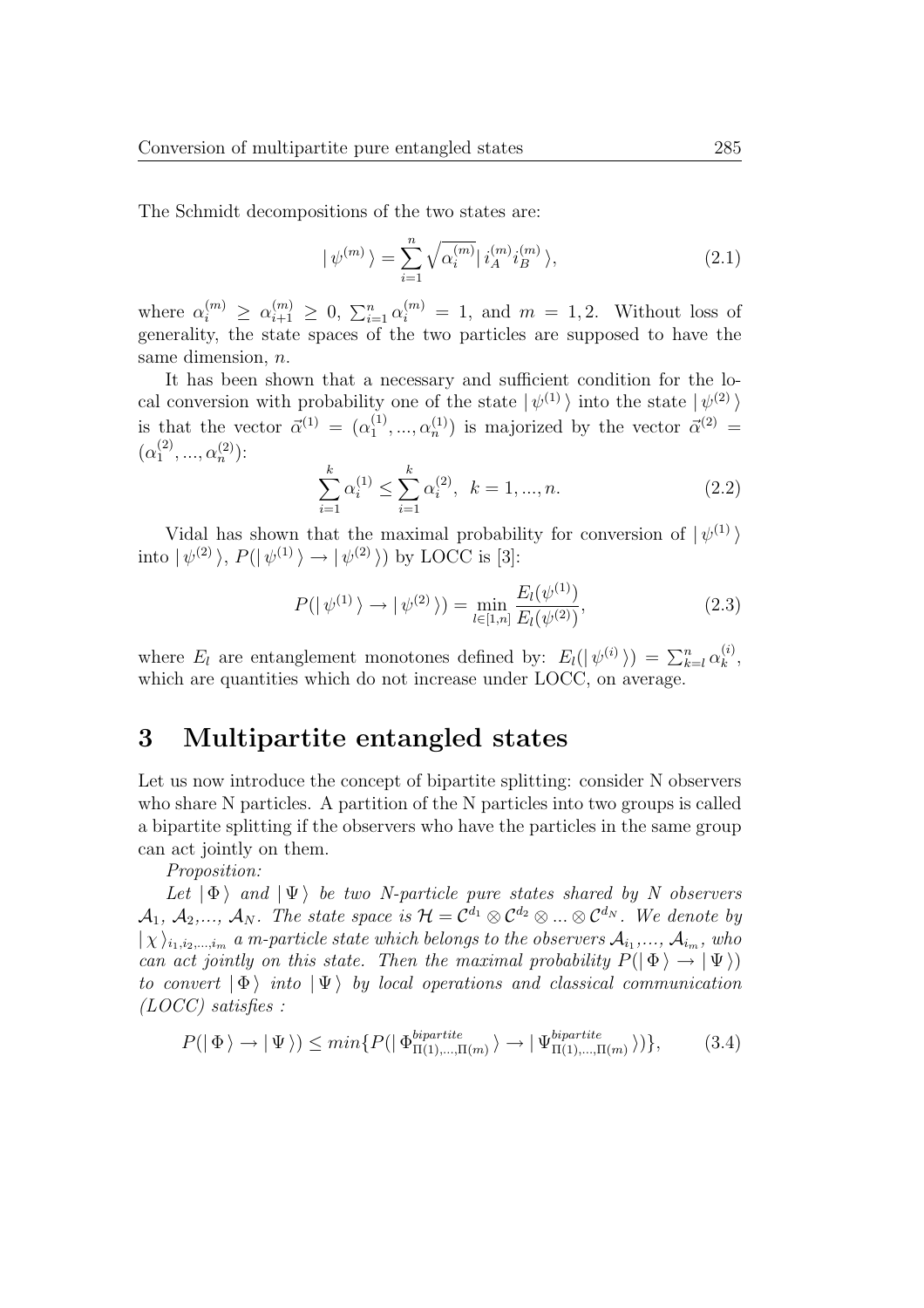where we have denoted by  $\chi_{\Pi(1),\dots,\Pi}^{bipartite}$  $\lim_{\Pi(1),\ldots,\Pi(m)} \rangle$  the state which describes an arbitrary bipartite splitting of the initial and final states

$$
|\chi_{\Pi(1),\dots,\Pi(m)}^{bipartite}\rangle = \sum_{k} \sqrt{p_k} |\chi_k\rangle_{\Pi(1),\dots,\Pi(m)} |\chi_k\rangle_{\Pi(m+1),\dots,\Pi(N)},
$$
(3.5)

 $|\chi\rangle = |\Psi\rangle, |\Phi\rangle$ . The minimization in Eq.(3.4) is to be performed over m =  $1, 2, ..., N$  and all the permutations  $\Pi$  of N particles, and  $P(|\Phi_{\Pi(1),...,1}^{bipartite})$  $\Pi(1),\ldots,\Pi(m) \nightharpoonup$  $\mid \Psi_{\Pi(1),...,\mathrm{I}}^{bipartite}$  $\binom{m}{\Pi(1),..., \Pi(m)}$ ) is the maximal probability (2.3) for conversion of the bipartite states.

Proof. Consider the minimal probability in Eq.(3.4) is obtained when  $m = n$  and  $\Pi = \begin{pmatrix} 1 & 2 & \cdots & N \\ \vdots & \vdots & \ddots & \vdots \end{pmatrix}$  $i_1$   $i_2$  . . .  $i_N$  $\setminus$ . We will denote by  $A_{i_1,\dots,i_n}$  the observer who acts on the state  $|\chi\rangle_{i_1,i_2,\dots,i_n}$ , and by  $\mathcal{A}_{i_{n+1},...,i_N}$  another observer who acts on the state  $|\chi\rangle_{i_{n+1},i_{n+2},...,i_N}$ .

Suppose that there is a protocol  $P$  for conversion  $|\Phi\rangle$  into  $|\Psi\rangle$  by LOCC with a probability of success  $P(|\Phi\rangle \rightarrow |\Psi\rangle)$  such that:

$$
P(|\Phi\rangle \to |\Psi\rangle) > P(|\Psi_{i_1,\dots,i_n}^{bipartite}\rangle \to |\Phi_{i_1,\dots,i_n}^{bipartite}\rangle). \tag{3.6}
$$

Then the two observers  $\mathcal{A}_{i_1,\dots,i_n}$  and  $\mathcal{A}_{i_{n+1},\dots,i_N}$  can use the protocol  $\mathcal{P}$  in order to perform the transformation, which would give a greater probability than  $P(|\Psi_{i_1,\dots,i_n}^{bipartite}]$  $\left\langle bipartite \atop i_1,...,i_n} \right\rangle \rightarrow \left\lfloor \Phi_{i_1,...,i_n}^{bipartite} \right\rceil$  $\langle bipartite \rangle$ ). However the probability  $P(|\Psi_{i_1,\dots,i_n}^{bipartite}|)$  $i_1,\ldots,i_n \quad \rangle \rightarrow$  $| \, \Phi_{i_1,...,i_n}^{bipartite} |$  $\binom{opparticle}{i_1,\dots,i_n}$ , obtained using the Eq.(2.3), is the maximal probability for conversion of the two bipartite states and this leads to contradiction.

#### Corollary

If we can find a local protocol that gives a probability of success for conversion between two states equal to the upper bound given by  $Eq.(3.4)$ , then this protocol is optimal.

The corollary gives the usefulness of the proposition. It allows us to test if a certain protocol we have is optimal or not. At the same time, however, the proposition has a major weakness. It does not say whether LOCC can reach the upper bound or not, and in a bad case it may be that generally the upper bound given by the proposition is too high, then by making the proposition less useful. Specific examples are given in the next section, both giving useful results, as well as results where a local protocol does not reach the bound.

Let us compute the minimum number of bipartite splittings [9] we have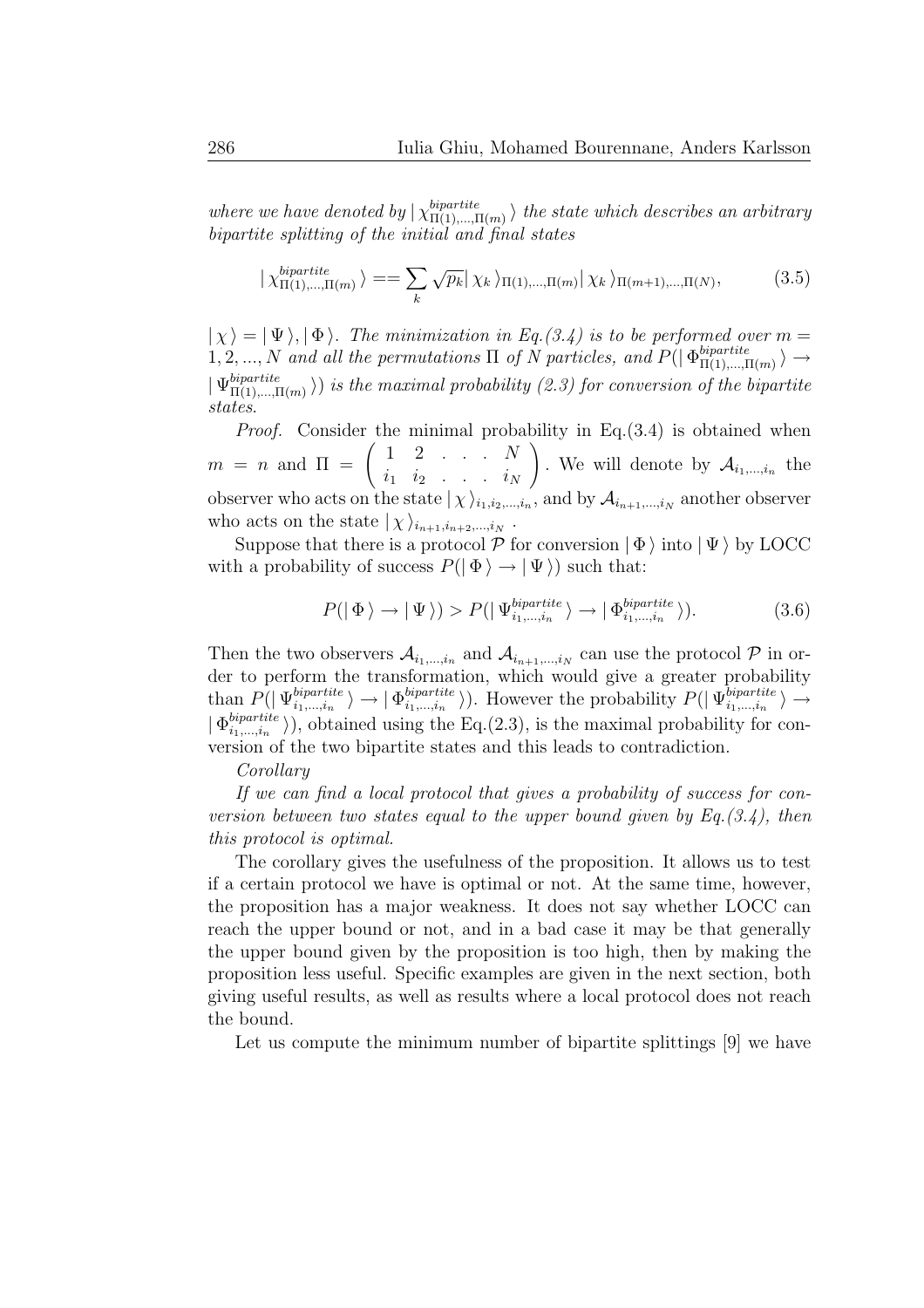to consider in order to apply the proposition:

$$
n = \frac{1}{2} \sum_{m=1}^{N} \binom{N}{m} = 2^{N-1} - 1.
$$
 (3.7)

# 4 Local transformations between three-particle states

In the following we will apply the above proposition to two examples of threeparticle entangled states shared by three persons, Alice, Bob, and Charlie, hence we have to compute the probabilities for the three cases of bipartite splitting: (i) 'Alice and Bob'− 'Charlie'; (ii) 'Bob and Charlie'− 'Alice'; (iii) 'Alice and Charlie'− 'Bob'.

Example 1. Consider that three observers, Alice, Bob, and Charlie, share a W-state:

$$
|\psi_W\rangle = \sqrt{a}|100\rangle + \sqrt{b}|010\rangle + \sqrt{c}|001\rangle, \qquad (4.8)
$$

where  $a, b, c > 0, a+b+c = 1$ , and  $a \ge b \ge c$ . They want to obtain a bipartite maximally entangled state shared by Alice and Bob:  $\frac{1}{\sqrt{2}}$  $\frac{1}{2}(|00\rangle + |11\rangle)_{AB} |0\rangle_C.$ 

(i) The Schmidt decomposition of the initial state (4.8) is:

$$
|\psi_W\rangle = \sqrt{a+b} \left( \sqrt{\frac{a}{a+b}} |10\rangle + \sqrt{\frac{b}{a+b}} |01\rangle \right)_{AB} |0\rangle_C + \sqrt{c}|00\rangle_{AB} |1\rangle_C.
$$
\n(4.9)

The maximal probability for conversion of the bipartite state (4.9) into a EPR pair is given by Eq.(2.3):  $P_1 = 1$ .

(ii) The Schmidt decomposition is in this case:

$$
|\psi_W\rangle = \sqrt{a}|1\rangle_A|00\rangle_{BC} + \sqrt{b+c}|0\rangle_A \left(\sqrt{\frac{b}{b+c}}|10\rangle + \sqrt{\frac{c}{b+c}}|01\rangle\right)_{BC}
$$
\n(4.10)

The maximal probability is:  $P_2 = 2\min\{a, 1 - a\}.$ 

(iii) The state (4.8) can be written in its Schmidt decomposition:

$$
|\psi_W\rangle = \sqrt{a+c} \left( \sqrt{\frac{a}{a+c}} |10\rangle + \sqrt{\frac{c}{a+c}} |01\rangle \right)_{AC} |0\rangle_B + \sqrt{b} |00\rangle_{AC} |1\rangle_B.
$$
\n(4.11)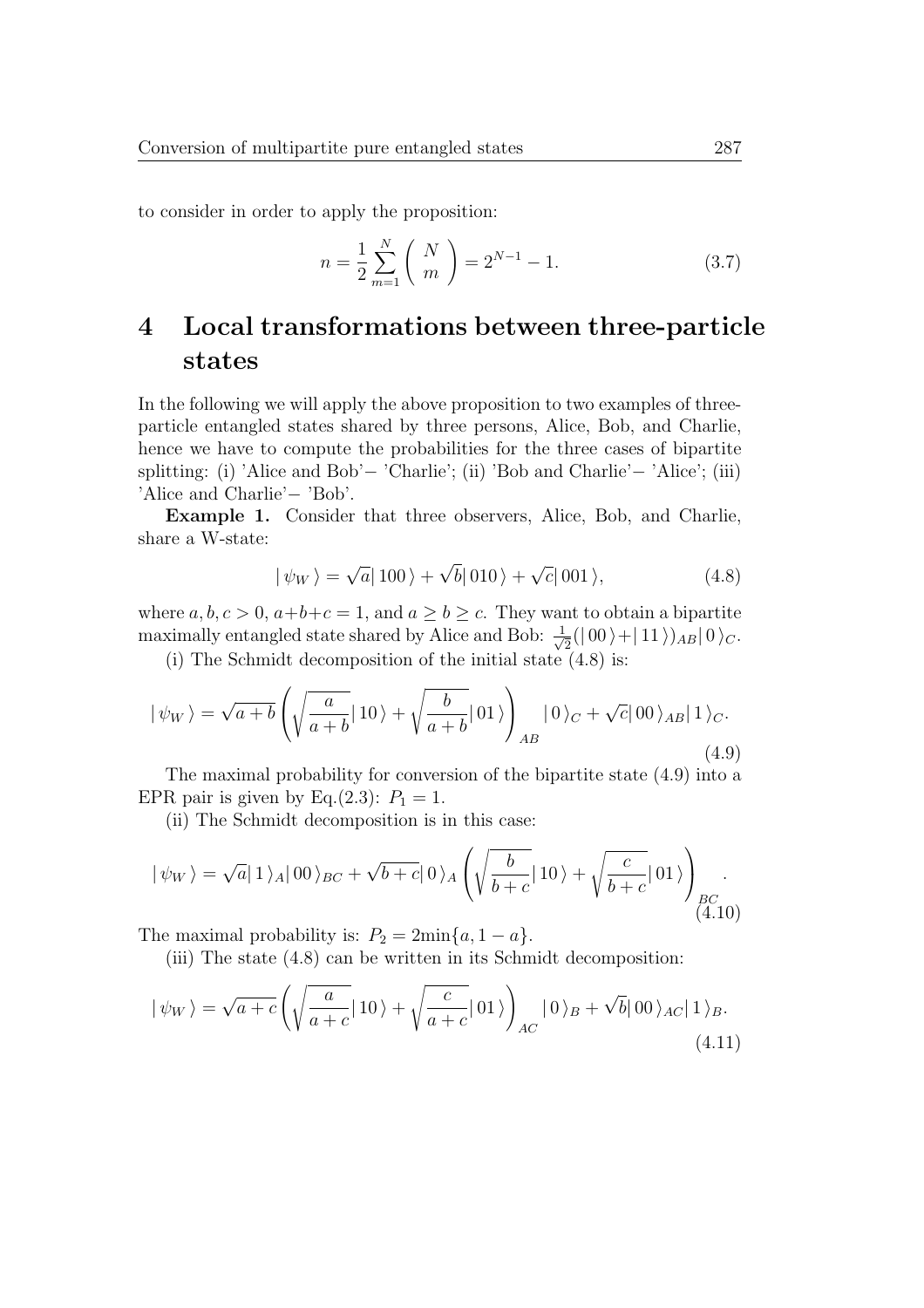Then, we have:  $P_3 = 2b$ . The above proposition gives the upper bound:  $P(|\psi_W\rangle \rightarrow |EPR\rangle_{AB}) \leq 2b.$ 

We will show that there is a local protocol that gives a probability equal to the upper bound corresponding to the case a). First, Charlie measures his particle in the computational basis, and will obtain the outcome  $|0\rangle$  with a probability equal to ' $a + b$ ', therefore the total state will be projected onto:

$$
\left(\sqrt{\frac{a}{a+b}}\left|10\right\rangle+\sqrt{\frac{b}{a+b}}\left|01\right\rangle\right)_{AB}\left|0\right\rangle_C.
$$
\n(4.12)

He has to communicate the outcome of his measurement (one classical bit of information) to Alice and Bob. Second, Alice and Bob will convert locally the state (4.12) into an EPR pair with a maximal probability [3] equal to  $\frac{2b}{a+}$  $\frac{2b}{a+b}$ . The total probability for obtaining one EPR pair is equal to '2b', and according to the corollary, the above local protocol is optimal.

The next example has been studied in Ref.[11], where it has been presented the optimal distillation of the GHZ-state from one copy of an arbitrary state which belongs to the GHZ-class.

Example 2. Consider that three observers, Alice, Bob, and Charlie, share the three-particle state:

$$
|\phi^{1}\rangle = \mu_{1}|00c_{1}\rangle + \mu_{2}|11c_{2}\rangle, \ \mu_{1} \ge \mu_{2} > 0,
$$
 (4.13)

where the particles "1", "2", and "3" belong to Alice, Bob, and Charlie, respectively. They want to transform this state into the GHZ-state  $|GHZ_{(3)}\rangle = \frac{1}{\sqrt{2}}$  $\overline{Z}_{\overline{2}}(|000\rangle + |111\rangle)$ . We can write the state of Charlie's particle as following:

$$
|c_i\rangle = \gamma_i|0\rangle + \delta_i|1\rangle, \ \gamma_i, \delta_i \ge 0, \ \gamma_i^2 + \delta_i^2 = 1, i = 1, 2. \tag{4.14}
$$

(i) In this case, the state space is  $\mathcal{C}^4 \otimes \mathcal{C}^2$ , where  $\mathcal{C}^4$  represents the space of particles "1" and "2", and can be described by the basis:

$$
|00\rangle = |0\rangle, |01\rangle = |1\rangle, |10\rangle = |2\rangle, |11\rangle = |3\rangle.
$$
 (4.15)

Therefore, the state (4.13) can be written:

$$
|\phi^{1}\rangle = \mu_{1}\gamma_{1}|\bar{0}0\rangle + \mu_{1}\delta_{1}|\bar{0}1\rangle + \mu_{2}\gamma_{2}|\bar{3}0\rangle + \mu_{2}\delta_{2}|\bar{3}1\rangle, \qquad (4.16)
$$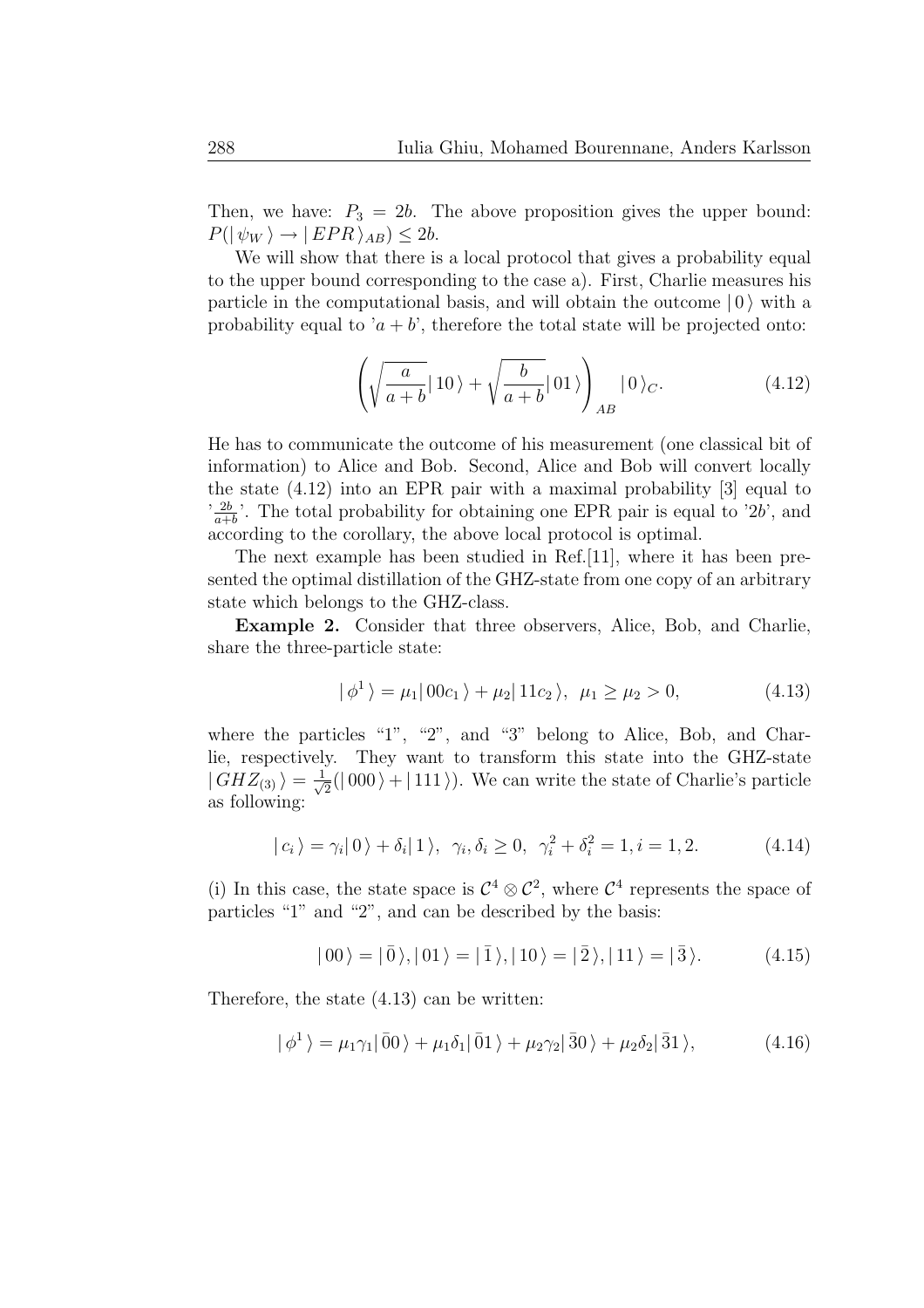and the GHZ-state:

$$
|GHZ\rangle = \frac{1}{\sqrt{2}}(|\bar{0}0\rangle + |\bar{3}1\rangle). \tag{4.17}
$$

We will denote by 'y' the following scalar product:

$$
\langle c_1 | c_2 \rangle = y. \tag{4.18}
$$

The maximal probability is given by Eq.(2.3):

$$
P_1 = 1 - \sqrt{1 - 4\mu_1^2 \mu_2^2 (1 - y^2)}.
$$
\n(4.19)

(ii) The state space is  $\mathcal{C}^2 \otimes \mathcal{C}^4$ , where  $\mathcal{C}^4$  represents the space of particles "2" and "3", and can be described by the basis (4.15). The Schmidt decomposition of  $|\phi^1\rangle$  is:

$$
|\phi^{1}\rangle = \mu_{1}|0\rangle(\gamma_{1}|\bar{0}\rangle + \delta_{1}|\bar{1}\rangle) + \mu_{2}|1\rangle(\gamma_{2}|\bar{2}\rangle + \delta_{2}|\bar{3}\rangle). \tag{4.20}
$$

The maximal probability is:  $P_2 = 2\mu_2^2$ .

(iii) The state space is  $C^4 \otimes C^2$ , where  $C^4$  represents the space of particles "1" and "3", and can be described by the basis (4.15). The Schmidt decomposition of  $|\phi^1\rangle$  is:

$$
|\phi^{1}\rangle = \mu_{1}(\gamma_{1}|\bar{0}\rangle + \delta_{1}|\bar{1}\rangle)|0\rangle + \mu_{2}(\gamma_{2}|\bar{2}\rangle + \delta_{2}|\bar{3}\rangle)|1\rangle.
$$
 (4.21)

The maximal probability is:  $P_3 = 2\mu_2^2$ . The minimal probability min $\{P_1, P_2, P_3\}$ is obtained in the first case and is equal to  $P_1$  given by Eq.(4.19).

Let us consider the following transformation:

$$
I \otimes I \otimes (\epsilon_1 | 0) \langle c_1' | + \epsilon_2 | 1 \rangle \langle c_2' | ), \qquad (4.22)
$$

where  $\{ |c'_1\rangle, |c'_2\rangle \}$  is the biorthonormal basis to  $|c_1\rangle, |c_2\rangle$ , and

$$
\epsilon_i = \frac{1}{\sqrt{2}\mu_i} \left( 1 - \sqrt{1 - 4\mu_1^2 \mu_2^2 (1 - y^2)} \right)^{1/2}, i = 1, 2.
$$
 (4.23)

By applying this local operator onto the state  $|\phi^1\rangle$ , the three observers will get the GHZ-state with a probability equal to the upper bound  $P_1$  given by Eq.(4.19), hence this protocol is optimal.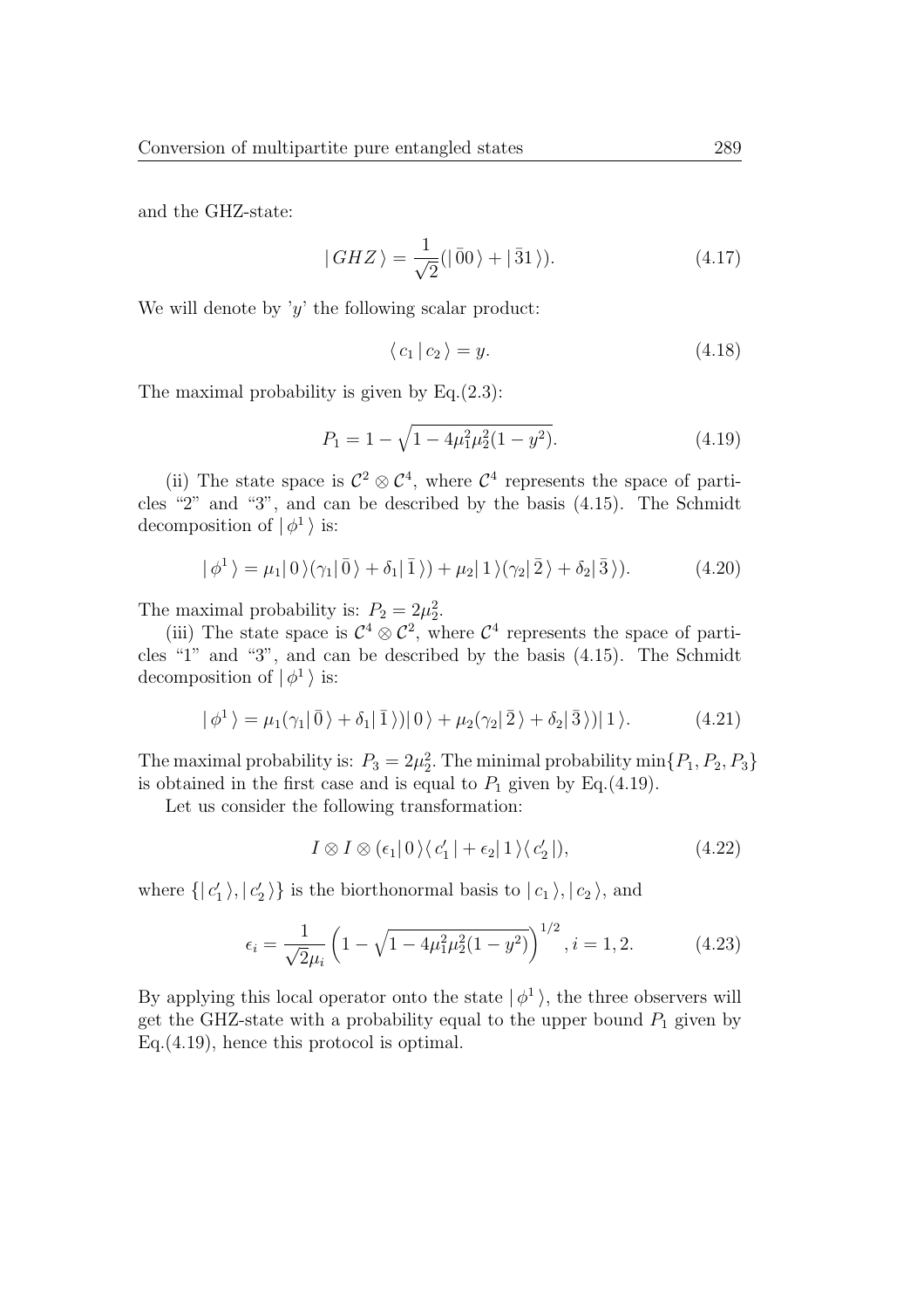### 5 Transformations between N-particle states

Example 3. Let us now suppose that Alice, Bob, and Charlie share a copy of the following W-state (the three particles are denoted by the indices "1", "2", and "3"):

$$
|\psi_W\rangle_{123} = (\sqrt{a}|100\rangle + \sqrt{a}|010\rangle + \sqrt{1-2a}|001\rangle)_{123},
$$
 (5.24)

where  $a \in \left[\frac{1}{3}\right]$  $\frac{1}{3}, \frac{1}{2}$ 2 ), and, at the same time, Bob and Charlie have an EPR pair, the total state being:  $|\phi^2\rangle = |\psi_W\rangle_{123} \otimes \frac{1}{\sqrt{2}}$  $\frac{1}{2}(|00\rangle + |11\rangle)_{45}$ . They want to perform the transformation between the two inequivalent classes of threeparticle entangled states with the help of one EPR pair [12]:  $|\phi^2\rangle \rightarrow |\chi\rangle$ , where

$$
|\chi\rangle = |GHZ\rangle_{125} \otimes |00\rangle_{34} = \frac{1}{\sqrt{2}}|0\rangle_{1}|00\rangle_{24}|00\rangle_{35} + \frac{1}{\sqrt{2}}|1\rangle_{1}|10\rangle_{24}|01\rangle_{35}.
$$
\n(5.25)

Since we have three observers, we have to consider again the three posibilities of bipartite splitting as before.

Case (i): The initial state can be written in the Schmidt decomposition:

$$
|\phi^2\rangle = \sqrt{a}|\bar{0}\rangle_{AB}|\bar{0}\rangle_{C} + \sqrt{a}|\bar{1}\rangle_{AB}|\bar{1}\rangle_{C} + \sqrt{\frac{1-2a}{2}}|\bar{2}\rangle_{AB}|\bar{2}\rangle_{C} + \sqrt{\frac{1-2a}{2}}|\bar{3}\rangle_{AB}|\bar{3}\rangle_{C},
$$
  
where  $|\bar{0}\rangle_{AB} = \frac{1}{\sqrt{2}}(|1\rangle|00\rangle + |0\rangle|10\rangle)|, |\bar{1}\rangle_{AB} = \frac{1}{\sqrt{2}}(|1\rangle|01\rangle + |0\rangle|11\rangle),$   
 $|\bar{2}\rangle_{AB} = |0\rangle|00\rangle, |\bar{3}\rangle_{AB} = |0\rangle|01\rangle, |\bar{0}\rangle_{C} = |00\rangle, |\bar{1}\rangle_{C} = |01\rangle, |\bar{2}\rangle_{C} =$   
 $|10\rangle, |\bar{3}\rangle_{C} = |11\rangle.$ 

The Schmidt decomposition of the final state is:

$$
|\chi\rangle = \frac{1}{\sqrt{2}} |0'\rangle_{AB} |\bar{0}\rangle_C + \frac{1}{\sqrt{2}} |1'\rangle_{AB} |\bar{1}\rangle_C, \tag{5.27}
$$

with  $|0'\rangle_{AB} = |0\rangle |00\rangle$  and  $|1'\rangle_{AB} = |1\rangle |10\rangle$ . We will denote by  $\psi_1 \sim \psi_2$ two states  $\psi_1, \psi_2$  which are local unitary equivalent. We have:

$$
|\chi\rangle \sim |\epsilon\rangle = \frac{1}{\sqrt{2}} |\bar{0}\rangle_{AB} |\bar{0}\rangle_C + \frac{1}{\sqrt{2}} |\bar{1}\rangle_{AB} |\bar{1}\rangle_C.
$$
 (5.28)

The maximal probability of success to transform  $| \phi^2 \rangle \rightarrow | \epsilon \rangle$  is given by Eq.(2.3):  $P_1 = 1$ .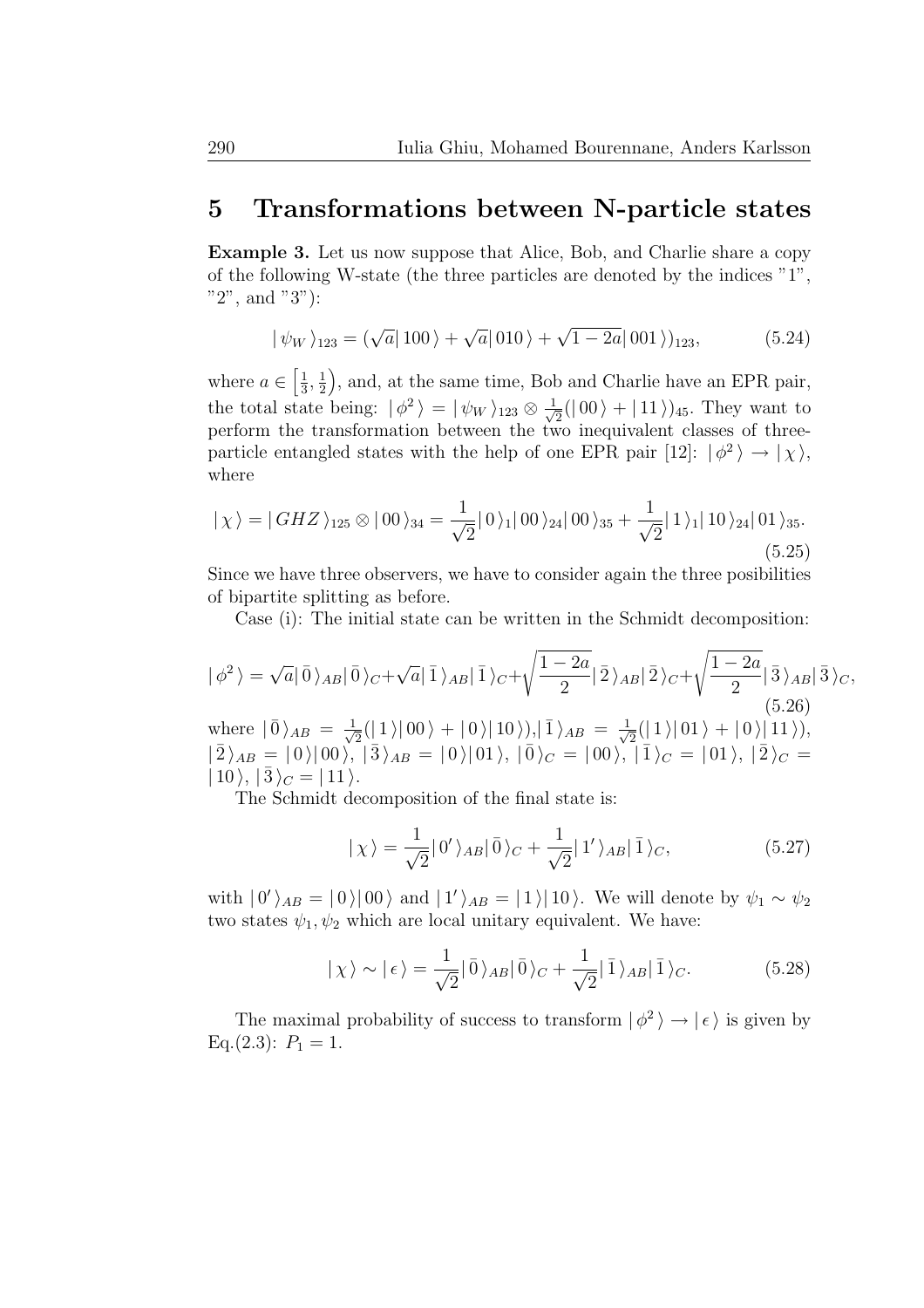Case (ii): The Schmidt decomposition is:

$$
|\phi^2\rangle = \sqrt{1-a}|\bar{0}\rangle_A|\bar{0}\rangle_{BC} + \sqrt{a}|\bar{1}\rangle_A|\bar{1}\rangle_{BC},
$$
 (5.29)

where  $|\bar{0}\rangle_A = |0\rangle, |\bar{1}\rangle_A = |1\rangle, |\bar{0}\rangle_{BC} = \frac{1}{\sqrt{1-a}}(\sqrt{\frac{a}{2}}|10\rangle|00\rangle + \sqrt{\frac{a}{2}}|11\rangle|01\rangle +$  $\frac{1}{1-a}$   $\sqrt{2}$   $\sqrt{2}$  $\sqrt{\frac{1-2a}{2}} |00\rangle |10\rangle + \sqrt{\frac{1-2a}{2}} |01\rangle |11\rangle), |\bar{1}\rangle_{BC} = \frac{1}{\sqrt{2}}$  $\frac{1}{2}(|00\rangle|00\rangle + |01\rangle|01\rangle).$ The final state is:

$$
|\chi\rangle = \frac{1}{\sqrt{2}}|\bar{0}\rangle_A|0'\rangle_{BC} + \frac{1}{\sqrt{2}}|\bar{1}\rangle_A|1'\rangle_{BC}
$$
  

$$
\sim |\mu\rangle = \frac{1}{\sqrt{2}}|\bar{0}\rangle_A|\bar{0}\rangle_{BC} + \frac{1}{\sqrt{2}}|\bar{1}\rangle_A|\bar{1}\rangle_{BC}.
$$
 (5.30)

The maximal probability to transform  $|\phi\rangle$  into  $|\mu\rangle$  is given by Eq.(2.3):  $P_2 = 2a$ .

Case (iii) The Schmidt decomposition of the initial state is:

$$
|\phi^3\rangle = \sqrt{\frac{1-a}{2}}|\bar{0}\rangle_{AC}|\bar{0}\rangle_B + \sqrt{\frac{1-a}{2}}|\bar{1}\rangle_{AC}|\bar{1}\rangle_B
$$
  
+ $\sqrt{\frac{a}{2}}|\bar{2}\rangle_{AC}|\bar{2}\rangle_B + \sqrt{\frac{a}{2}}|\bar{3}\rangle_{AC}|\bar{3}\rangle_B,$  (5.31)

where  $|\bar{0}\rangle_{AC} = \sqrt{\frac{a}{1-\alpha}}$  $\frac{a}{1-a}$ | 1 \| 00 \ +  $\sqrt{\frac{1-2a}{1-a}}$  $\frac{\overline{1-2a}}{1-a}|0\rangle|10\rangle, |1\rangle_{AC} = \sqrt{\frac{a}{1-a}}$  $\frac{a}{1-a}$ | 1 \| 01 \ended +  $\sqrt{\frac{1-2a}{1}}$  $\frac{1-2a}{1-a}|0\rangle|11\rangle, |\bar{2}\rangle_{AC} = |0\rangle|00\rangle, |\bar{3}\rangle_{AC} = |0\rangle|01\rangle, |\bar{0}\rangle_{B} = |00\rangle, |\bar{1}\rangle_{B} =$  $|01\rangle, |\overline{2}\rangle_B = |10\rangle, |\overline{3}\rangle_B = |11\rangle.$  We have in this case  $P_3 = 1$ .

Therefore the upper bound is equal to  $P_2 = 2a$ . Using the proposition we obtain the following relation for the maximal probability of conversion between the two states by LOCC:

$$
P(|\phi^2\rangle \to |GHZ\rangle_{125} \otimes |00\rangle_{34}) \le 2a. \tag{5.32}
$$

In the following we will find a local protocol for conversion between the initial state and the final one, which succeeds with a probability equal to the upper bound. This protocol consists of three steps:

(a) Charlie measures his particle "3" in the computational basis. Charlie will obtain the state  $|0\rangle_3$  with the probability '2a', therefore the state of the whole system will be projected onto:

$$
|\phi'\rangle = \frac{1}{2} (|1\rangle_1|00\rangle_{24}|0\rangle_5 + |1\rangle_1|01\rangle_{24}|1\rangle_5) + + \frac{1}{2} (|0\rangle_1|10\rangle_{24}|0\rangle_5 + |0\rangle_1|11\rangle_{24}|1\rangle_5).
$$
 (5.33)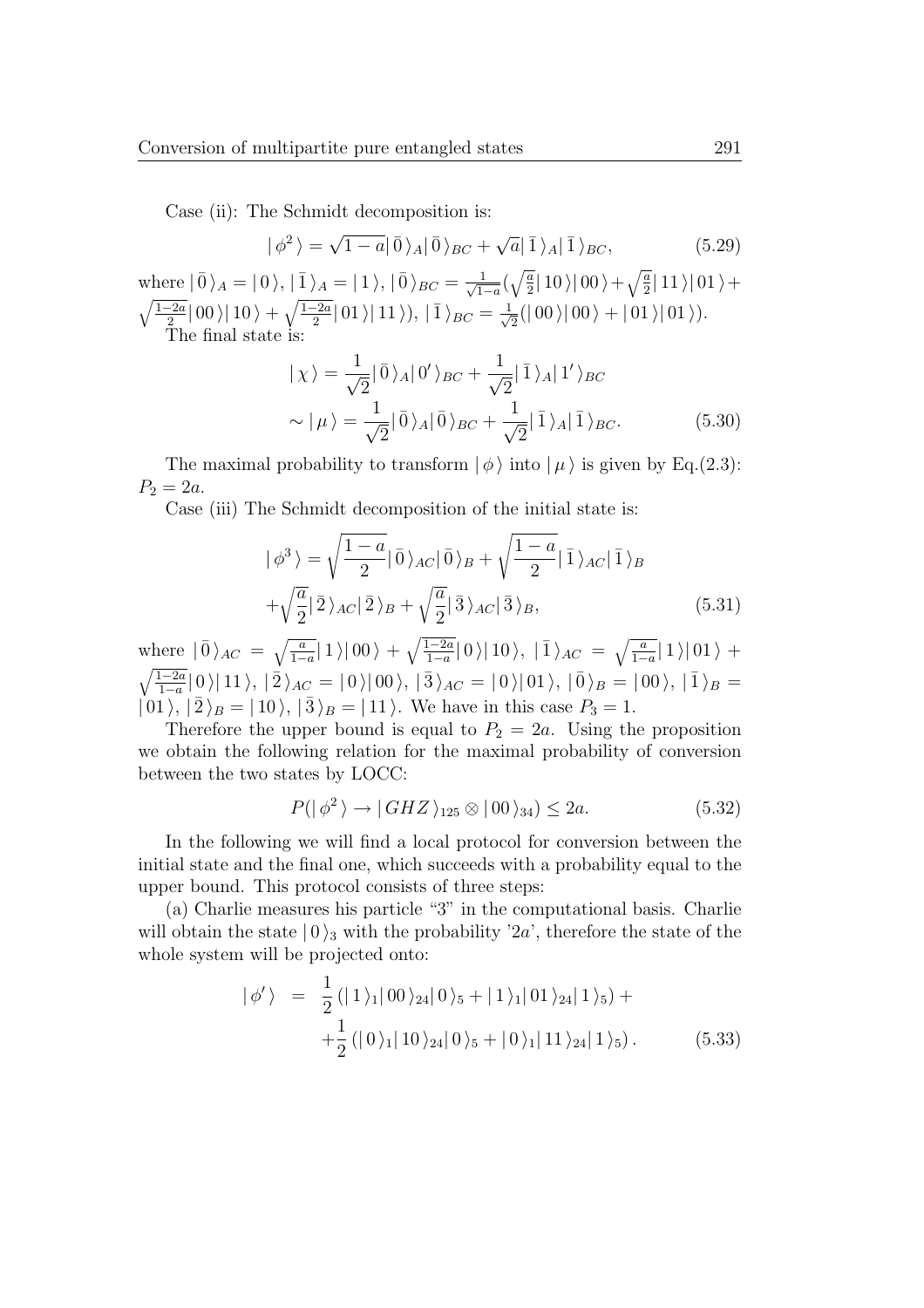(b) Bob applies a CNOT operation onto his particles, where the particle "2" represents the source, while particle "4" is the target:

$$
|\phi''\rangle = \frac{1}{2} (|1\rangle_1|0\rangle_2|0\rangle_5 + |0\rangle_1|1\rangle_2|1\rangle_5) |0\rangle_4 ++\frac{1}{2} (|1\rangle_1|0\rangle_2|1\rangle_5 + |0\rangle_1|1\rangle_2|0\rangle_5) |1\rangle_4.
$$
 (5.34)

(c) Bob measures particle "4" in the computational basis. Regardless of Bob's outcome measurement, the final state is local unitary equivalent to the state GHZ. We have obtained the final state with the total probability:  $P = 2a$ . The probability given by the above local protocol is equal to the upper bound, and according to the corollary, the local protocol is optimal.

Example 4. Let us now discuss a generalization of the second example: Consider that N observers share the following state:

$$
|\phi^3\rangle = \mu_1|00...0c_1\rangle + \mu_2|11...1c_2\rangle, \ \mu_1 \ge \mu_2 > 0,\tag{5.35}
$$

where the general states  $|c_i\rangle$ ,  $i = 1, 2$ , are given by Eq.(4.14). They want to transform it into the N-particle GHZ-state:  $|GHZ_{(N)}\rangle = \frac{1}{\sqrt{N}}$  $\frac{1}{2}(|0...00\rangle +$  $| 1...11 \rangle$ ).

Cases  $(i_k)$ ,  $k = 1, 2, ..., N - 2$ : The Schmidt decomposition of the state is:

$$
|\phi_3\rangle = \mu_1 |\underbrace{0...0}_{k}\rangle (\gamma_1 |\underbrace{0...00}_{N-k}\rangle + \delta_1 |\underbrace{0...01}_{N-k}\rangle) +
$$
  
+
$$
\mu_2 |\underbrace{1...1}_{k}\rangle (\gamma_2 |\underbrace{1...10}_{N-k}\rangle + \delta_2 |\underbrace{1...11}_{N-k}\rangle).
$$
 (5.36)

The maximal probability is:  $P_1 = 2\mu_2^2$ . Case  $(i_{N-1})$ : The state is written as follows:

$$
\begin{aligned} \left| \phi^3 \right\rangle &= \mu_1 | \left( 00...0 \right) \left| c_1 \right\rangle + \mu_2 | \left( 11...1 \right) \left| c_2 \right\rangle \\ &= \mu_1 \gamma_1 | \left( 00...0 \right) | \left( 0 \right\rangle + \mu_1 \delta_1 | \left( 00...0 \right) | \left( 1 \right) \\ &+ \mu_2 \gamma_2 | \left( 11...1 \right) | \left( 0 \right\rangle + \mu_2 \delta_2 | \left( 11...1 \right) | \left( 1 \right). \end{aligned} \tag{5.37}
$$

In this case, the maximal probability is given by:

$$
P_2 = 1 - \sqrt{1 - 4\mu_1^2 \mu_2^2 (1 - y^2)},
$$
\n(5.38)

where 'y' is the scalar product  $(4.18)$ . According to the proposition we have:

$$
P(|\phi^3\rangle \to |GHZ_{(N)}\rangle) \le 1 - \sqrt{1 - 4\mu_1^2\mu_2^2(1 - y^2)}.
$$
 (5.39)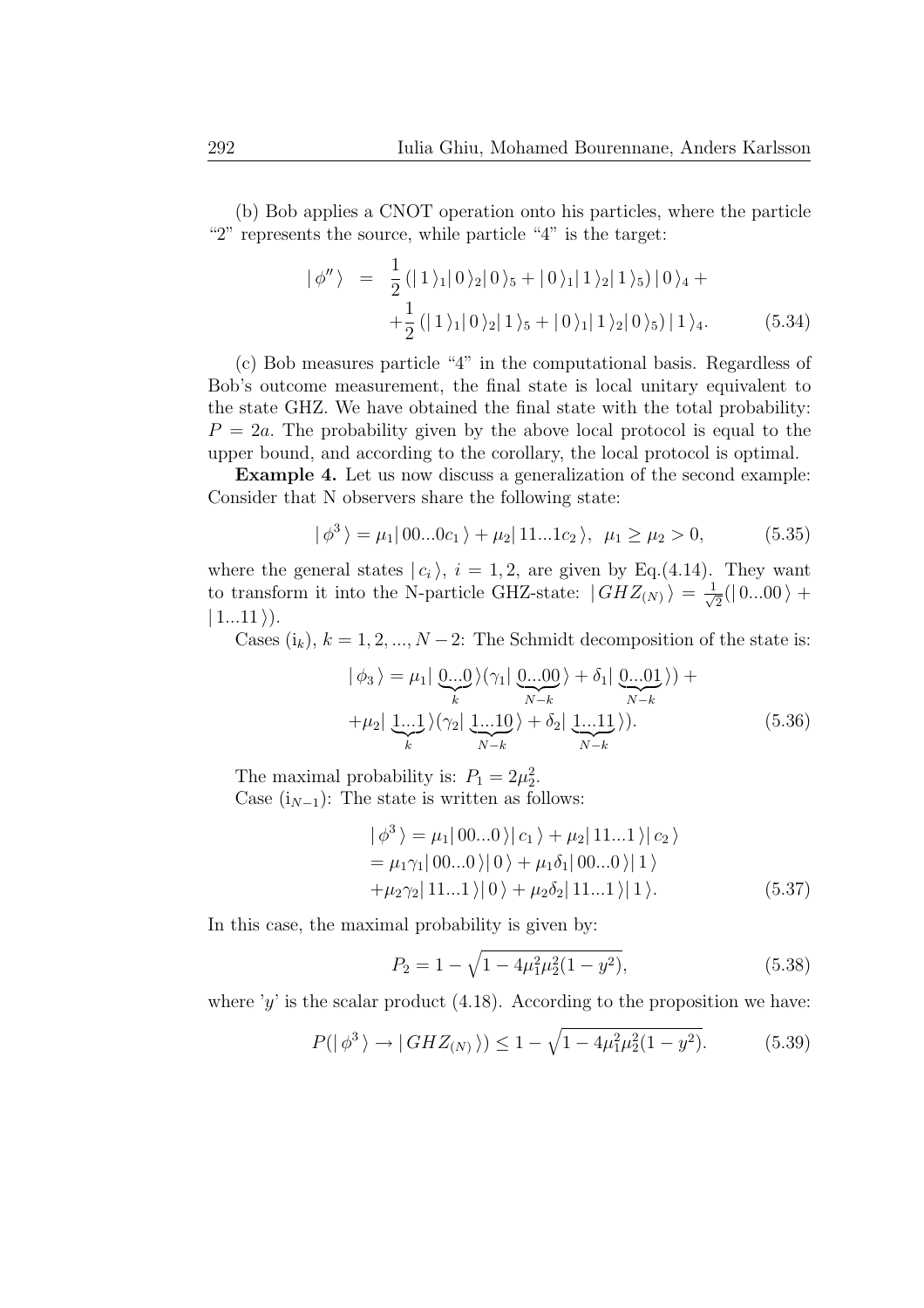We can generalize the operator  $(4.22)$  to the case of N-particle state as follows:

$$
I \otimes I \otimes \dots I \otimes (\epsilon_1 | 0) \langle c_1' | + \epsilon_2 | 1 \rangle \langle c_2' | ), \tag{5.40}
$$

where  $\{|c'_1\rangle, |c'_2\rangle\}$  is the biorthonormal basis to  $|c_1\rangle, |c_2\rangle$ , and  $\epsilon_i$ ,  $i = 1, 2$ have been defined by Eq. $(4.23)$ . The local operator  $(5.40)$  transforms the initial state into the N-particle GHZ-state with a probability equal to the upper bound,  $P_2$ , hence this represents an optimal local protocol.

### 6 Conclusions

In conclusion, in this paper we have studied the one copy manipulation of multipartite pure entangled states. We have found an upper bound on the maximal probability for conversion of multipartite states. This is given by the optimal local manipulations of the bipartite splittings of the multipartite states.

We have analyzed examples of multipartite entanglement conversion and shown that it is possible to perform local transformations between two multipartite states with a probability equal to the upper bound and have concluded that these transformations represent the optimal protocol.

Acknowledgment. This work was supported by the Romanian CNCSIS through a grant for the University of Bucharest and by the Swedish foundation for strategic research-SSF.

# References

- [1] D. Jonathan and M. Plenio, Phys. Rev. Lett. 83, 3566 (1999).
- [2] M. A. Nielsen, Phys. Rev. Lett. 83, 436, (1999).
- [3] G. Vidal, Phys. Rev. Lett. 83, 1046 (1999).
- [4] W. Dür, G. Vidal, and J. I. Cirac, Phys. Rev. A **62**, 062314 (2000).
- [5] W. Dür, Phys. Rev. A  $63$ , 020303 (2001).
- [6] P. Hayden, Phys. Rev. A **67**, 012326 (2003).
- [7] R. Duan, Y. Feng, X. Li, and M. Ying, Phys. Rev. A 71, 042319 (2005).